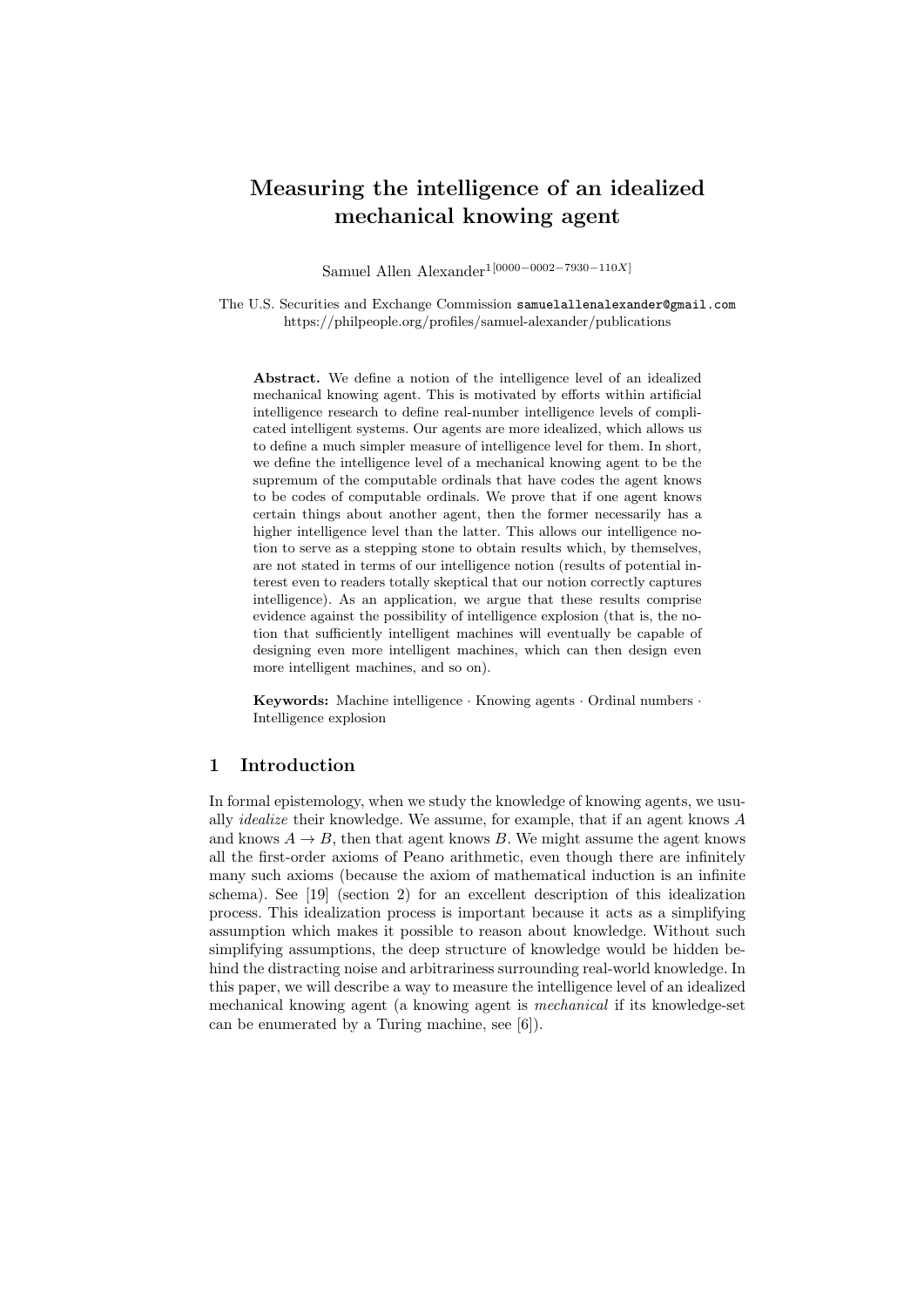We anticipate that the reader might object that knowing agents might not be totally ordered by intelligence (perhaps there are two agents A and B such that  $A$  is more intelligent in certain ways and  $B$  is more intelligent in others); the same goes for human beings, but that does not stop psychologists from studying IQ scores. Our intelligence measure is somewhat like an IQ test in the sense that it assigns intelligence levels to agents in spite of the fact that true intelligence probably is not a total ordering. Similarly, the reader might object that intelligence is not 1-dimensional and therefore one single measurement is probably not enough. Again, we would make the same comparison to IQ. In general, any formal measure of intelligence is certain to have limits (the map is not the territory).

This paper was motivated by authors like Legg and Hutter  $[14]$ , Hernández-Orallo and Dowe [12], and Hibbard [13], who attempt to use real numbers to measure the intelligence of intelligent systems<sup>1</sup>. Those systems perform actions and observe the results of those actions in surrounding environments<sup>2</sup>. By contrast, the agents we consider do not perform actions in their environments, neither do they make observations about those environments. To us, a knowing agent is more like an intelligent system that has been placed in a particularly bleak environment: an empty room totally devoid of stimulus and rewards. Thus abandoned, the system has nothing else to do but enumerate theorems all day. Despite these spartan conditions, we discovered a method of measuring the intelligence of idealized mechanical knowing agents. (In Section 6, we will describe a thought experiment whereby our idealized agents can be obtained as a type of cross section of less idealized agents, so that in spite of the idealized nature of the agents we predominately study, nevertheless some insight can be gained into more realistic intelligent systems.)

Whereas authors like Legg and Hutter attempt to measure intelligence based on what an intelligent system does, we measure intelligence based on what a knowing mechanical agent knows. And whereas authors like Legg and Hutter use real numbers to measure intelligence, our method uses computable ordinal numbers instead.

To see one of the benefits of using ordinals to measure intelligence, consider the following question: if  $A_1, A_2, \ldots$  are agents such that each  $A_{i+1}$  is significantly more intelligent than  $A_i$ , does it necessarily follow that for every agent  $B$ , there must be some *i* such that  $A_i$  is more intelligent than  $B$ ? If we were to measure

<sup>&</sup>lt;sup>1</sup> In the case of Hibbard, natural numbers are used.

<sup>2</sup> Such authors essentially consider an environment to be a function which takes as input a finite sequence of actions and which outputs a real-number reward and an observation for each such action-sequence. To those authors, an intelligent system is essentially a function which takes a finite sequence of reward-observation pairs and outputs an action. A system and an environment interact with each other to produce an infinite reward-observation-action sequence in the obvious way. Those authors' goal is to assign numerical intelligence-measurements to such systems, with the intention that a higher-intelligence system should outperform a lower-intelligence system (as measured by total reward earned) "on average" (across an infinite universe of environments). This is, of course, an oversimplification of those authors' work.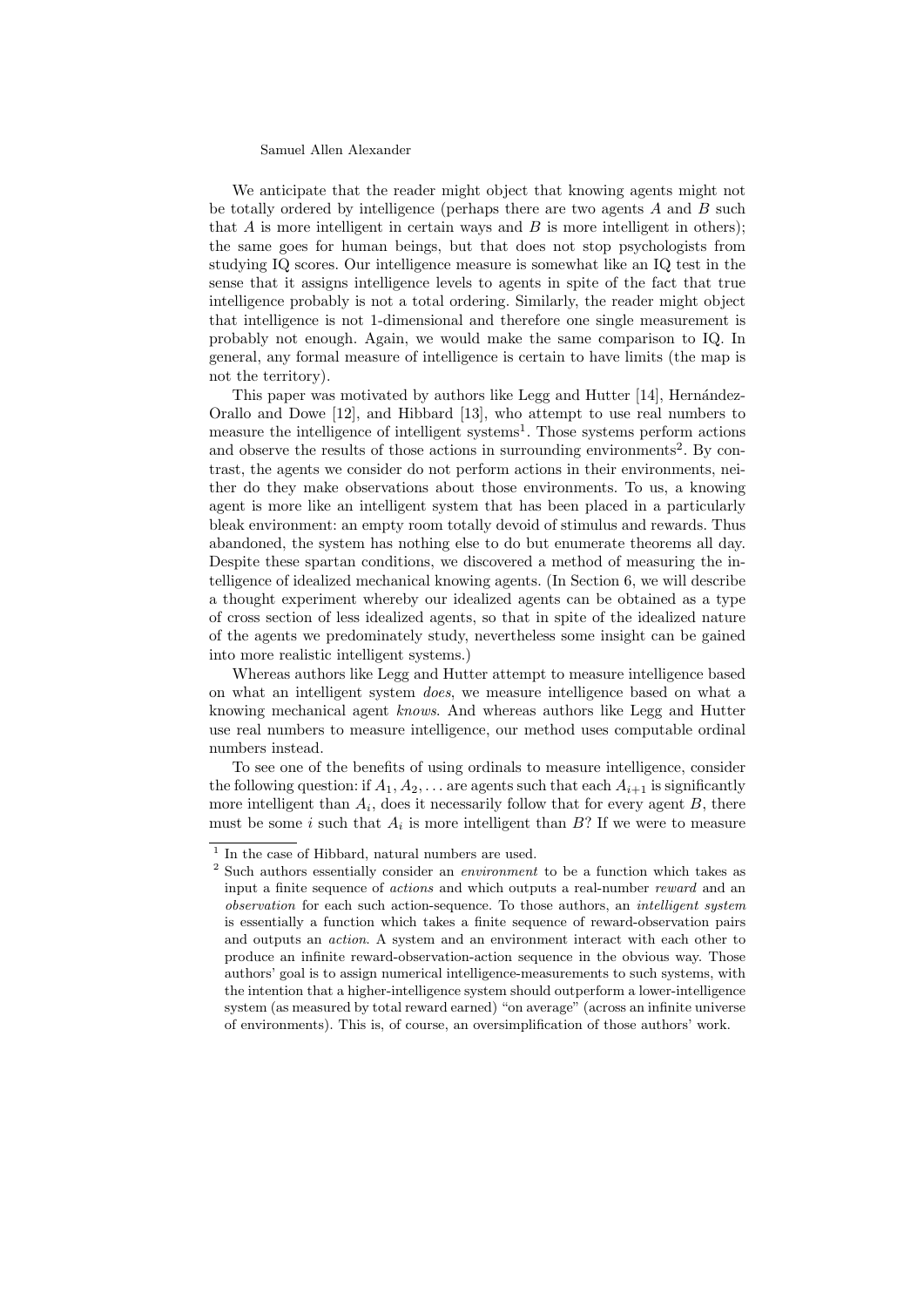intelligence using natural numbers (for example, as the Kolmogorov complexity of the agent), the answer would automatically be "yes", but the reason has nothing to do with intelligence and everything to do with the topology of the natural numbers. A real-number-valued intelligence measure would also force the answer to be "yes" assuming that " $A_{i+1}$  is significantly more intelligent than  $A_i$ " implies " $A_{i+1}$ 's intelligence is at least +1 higher than  $A_i$ 's intelligence". In actuality, we see no reason why the answer to the question must be "yes", at least for idealized agents. Imagine a master-agent who designs sub-agents. Over the course of eternity, the master-agent might design better and better sub-agents, each one significantly more intelligent than the previous, but each one intentionally kept less intelligent than the master-agent.

Another benefit of measuring intelligence using computable ordinals is that, because the computable ordinals are well-founded (i.e., there is no infinite strictlydescending sequence of computable ordinals), we obtain a well-founded structure on idealized knowing agents (i.e., there is no infinite sequence of mechanical knowing agents each with strictly greater intelligence than the next). Further, this well-foundedness is inherited by any relation on idealized mechanical knowing agents that respects our intelligence measure (a relation ≺ is said to respect an intelligence measure if whenever  $B \prec A$ , then A has a higher intelligence than B according to that measure). For example, say that knower A totally endorses knower B if A knows the codes of Turing machines that enumerate B and also  $A$  knows that  $B$  is truthful (we will better formalize this later). We will show that whenever A totally endorses  $B$ , A has a strictly larger intelligence than B according to our ordinal-valued measure of intelligence. It immediately follows that there is no infinite sequence of mechanical knowing agents, each one of which totally endorses the next. (A result which, although we arrive at it by means of our intelligence measure, does not itself make any direct reference to our intelligence measure, and should be of interest even to critics who would flatly deny that our intelligence measure is the correct way to measure a mechanical knowing agent's intelligence.)

As a practical application, the result in the previous paragraph provides a skeptical lens through which to view the idea of intelligence explosion, as described by Hutter [15]. We will elaborate upon this in Section 7.

### 2 An intuitive ordinal notation system

Whatever intelligence is, it surely involves certain core components like: patternmatching; creativity; and the ability to generalize. In this section we introduce an intuitive ordinal notation system which will illuminate the relationship between ordinal notation and those three core components of intelligence. Later in the paper, in order to simplify technical details, we will use an equivalent but more abstract ordinal notation system.

**Definition 1.** Let  $\mathscr P$  be the smallest set of computer programs such that for every computer program  $P$ , if, when  $P$  is run,  $P$  outputs nothing except elements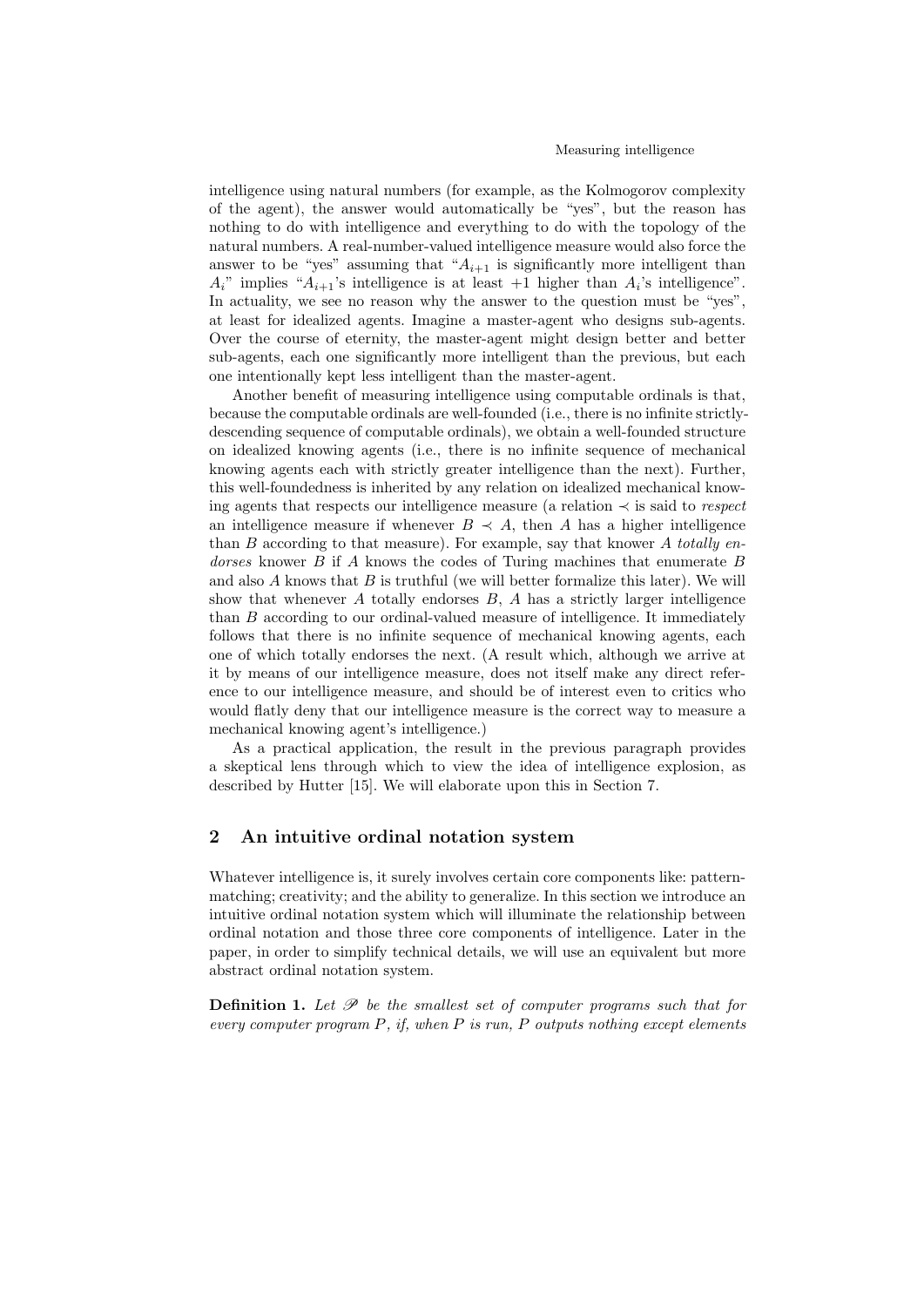of  $\mathscr{P}$ , then  $P \in \mathscr{P}$ . For each  $P \in \mathscr{P}$ , let  $|P|$  be the smallest ordinal  $\alpha$  such that  $\alpha > |Q|$  for every program Q which P outputs. We say that P notates the ordinal  $|P|$ .

Example 1. (Some finite ordinals)

- 1. Let  $P_0$  be the program "End", which immediately ends, outputting nothing. Vacuously,  $P_0$  outputs nothing except elements of  $\mathscr{P}$ , so  $P_0 \in \mathscr{P}$ .  $|P_0|$  is the smallest ordinal  $\alpha$  bigger than |Q| for every Q which  $P_0$  outputs, so  $|P_0| = 0$ (since  $P_0$  outputs nothing).
- 2. Let  $P_1$  be the program: "Print('End')", which outputs  $P_0$  and then stops. Certainly  $P_1$  outputs nothing except elements of  $\mathscr{P}$ , so  $P_1 \in \mathscr{P}$ .  $|P_1|$  is the smallest ordinal  $\alpha$  bigger than |Q| for every Q which  $P_1$  outputs, so  $|P_1| = 1$ .
- 3. Let  $P_2$  be the program: "Print('Print('End')')", which outputs  $P_1$  and then stops. Then  $P_2 \in \mathscr{P}$  and  $|P_2| = 2$ .

Using their pattern-matching skills, the reader should recognize a pattern forming in Example 1. Through the use of creativity and generalization, the reader can short-circuit that pattern to obtain the first infinite ordinal,  $\omega$ .

*Example 2.* Let  $P_{\omega}$  be the program:

Let  $X = 'End'$ ; While(True) {  $Print(X)$ ; Let  $X = "Print(" + X + "")"$  }

which outputs "End", "Print('End')", "Print('Print('End')')", and so on forever. By reasoning similar to Example 1, these outputs are in  $\mathscr P$  and they notate  $0, 1, 2, \ldots$  Thus  $P_{\omega} \in \mathscr{P}$  and  $|P_{\omega}|$  is the smallest ordinal bigger than all of  $0, 1, 2, \ldots$ , i.e., the smallest infinite ordinal,  $\omega$ .

One might think of  $P_{\omega}$  as a naive attempt to print every ordinal. The attempt fails, of course, because it does not print  $P_{\omega}$  itself. In similar fashion, it can be shown that no program can succeed at printing exactly the set of computable ordinals  $(\mathscr{P})$  is not computably enumerable).

Example 3. (The next few ordinals)

- 1. Let  $P_{\omega+1}$  be the program: "Print $(P_{\omega})$ " (where  $P_{\omega}$  is from Example 2). Then  $P_{\omega+1} \in \mathscr{P}$  and  $|P_{\omega+1}| = \omega + 1$ .
- 2. Let  $P_{\omega+2}$  be: "Print $(P_{\omega+1})$ ". Then  $P_{\omega+2} \in \mathscr{P}$  and  $|P_{\omega+2}| = \omega + 2$ .

We could continue Example 3 all day, notating  $\omega + 3$ ,  $\omega + 4$ , and so on. But the reader is more intelligent than that. Using their pattern-matching skill, their creativity, and their generalization skill, the reader can short-circuit the process.

Example 4. (Starting to accelerate)

1. Let  $P_{\omega,2}$  be the program:

Let  $X = P_{\omega}$ ; While(True) { Print(X); Let  $X = \text{``Print("} + X + \text{''})$ " }

Similar to Example 2,  $P_{\omega_2} \in \mathscr{P}$  and  $|P_{\omega_2}| = \omega \cdot 2$ .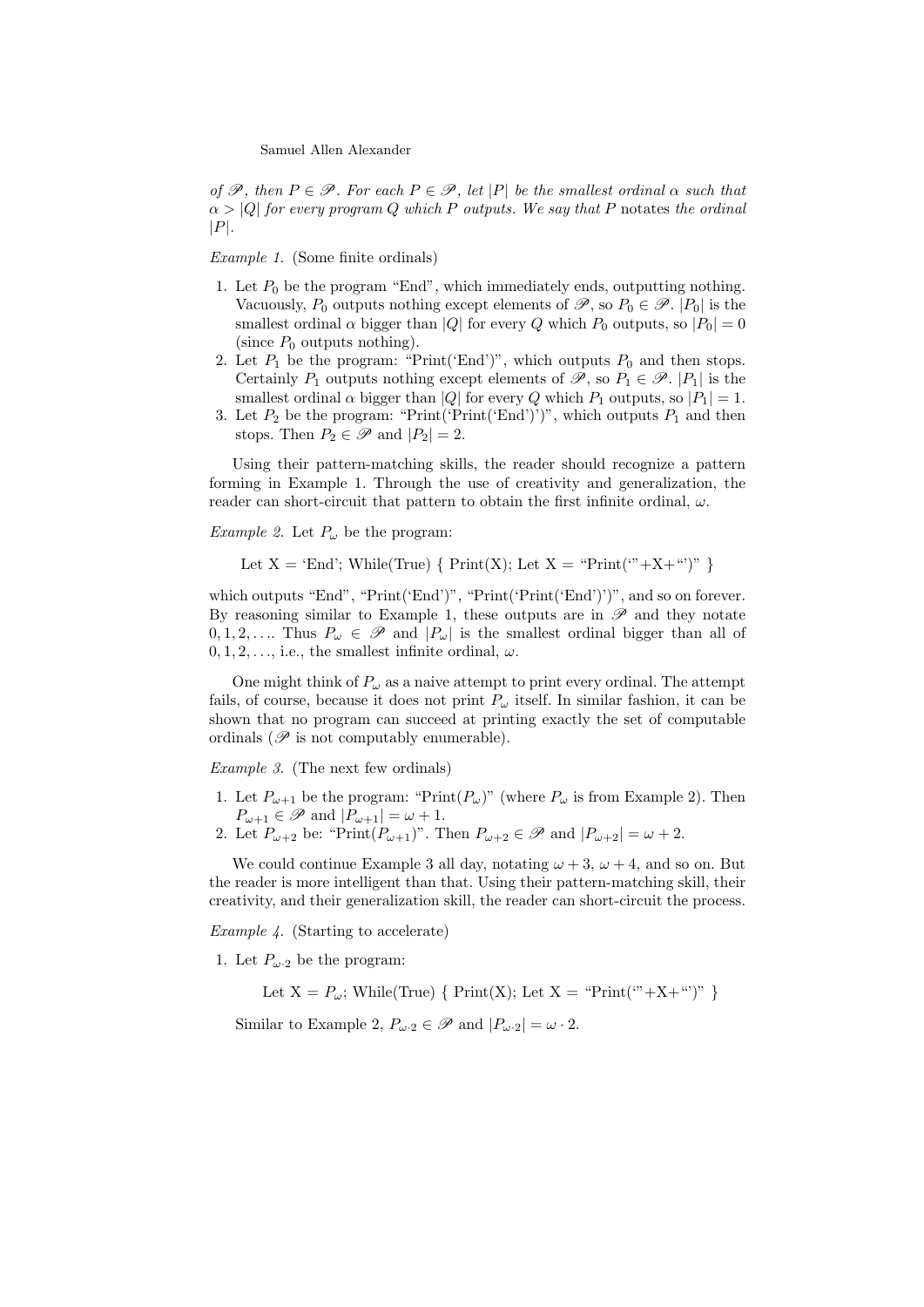2. Let  $P_{\omega_3}$  be the program:

Let 
$$
X = P_{\omega \cdot 2}
$$
; While(True) {  $Print(X)$ ; Let  $X = "Print(" + X + ")"$  }  
Then  $P_{\omega \cdot 3} \in \mathcal{P}$  and  $|P_{\omega \cdot 3}| = \omega \cdot 3$ .

Again, we could continue Example 4 all day, notating  $\omega \cdot 4$ ,  $\omega \cdot 5$ , and so on. But the reader is more intelligent than that and can identify the pattern and creatively abstract it to reach  $\omega \cdot \omega = \omega^2$ :

*Example 5.* Let  $P_{\omega^2}$  be the program:

Let LEFT =  $\ulcorner$  Let X = " $\urcorner$ ; Let RIGHT =  $\ulcorner$ "; While(True){ Print(X); Let X = "Print('"+X+")" } $\urcorner$ ; Let  $X = 'End':$ While(True)  $\cdot$ Let  $X = \triangle EFT + X + RIGHT;$  $Print(X)$ }

 $P_{\omega^2} \in \mathscr{P}$  notates  $|P_{\omega^2}| = \omega^2$ .

We can continue along these same lines as long as we like, without ever reaching an end:

*Exercise 1.* 1. Write programs notating  $\omega^3, \omega^4, \ldots$ 

- 2. Use your creativity and your pattern-matching and generalization skills to notate  $\omega^{\omega}$ .
- 3. Write programs notating  $\omega^{\omega^{\omega}}, \omega^{\omega^{\omega^{\omega}}}, \ldots$
- 4. Use your creativity and your pattern-matching and generalization skills to short-circuit the above and notate the smallest ordinal, called  $\epsilon_0$ , with the property that  $\epsilon_0 = \omega^{\epsilon_0}$ .
- 5. Contemplate creative ways to go far beyond  $\epsilon_0$ .

In the above examples and exercises, at various points we need to apply creativity to transcend all the techniques developed previously. I conjecture that each such transcending requires strictly greater intelligence than the ones before it. If this informal conjecture is true, then it seems natural to measure an intelligence by saying: an agent's intelligence level is equal to the supremum of the ordinals the agent comes up with if the agent is allowed to spend all eternity inventing ordinal notations<sup>3</sup>.

Theoretically, the above examples and exercises might someday be able to serve as a bridge between artificial intelligence research and neuroscience. Namely: observe human subjects' brains while they work on designing the programs in question, to see how the magnitude of the ordinal being notated corresponds to the regions of the brain that activate.

<sup>3</sup> For another connection to intelligence, consider the open-ended problem: "Find a very fast-growing computable function". It seems plausible that solutions should span much or all of the range of mathematical intelligence. And yet, so-called fastgrowing hierarchies (which ultimately trace back to G.H. Hardy [11]) essentially reduce the problem to that of notating computable ordinals.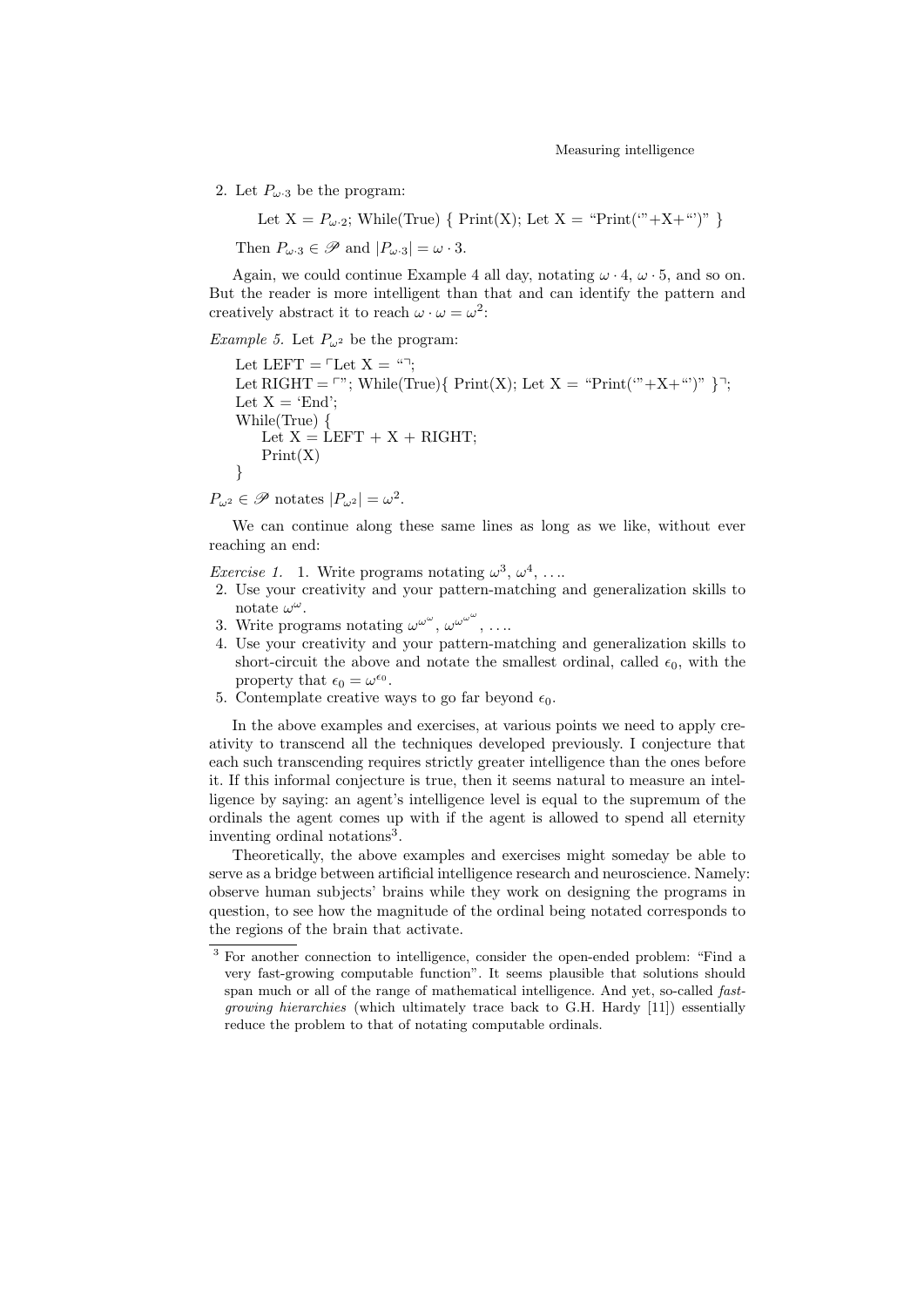### 3 Preliminaries

In Section 2 we introduced an intuitive ordinal notation system (and, implicitly, the notion of the output of a computer program). To get actual work done, we'll need an ordinal notation system (and notion of program output) which is easier to work with. We begin with a formalized notion of computer program outputs.

**Definition 2.** For  $n \in \mathbb{N}$ , let  $W_n$  be the nth computably enumerable set of natural numbers (i.e., the set of naturals enumerated by the nth Turing machine).

For example, if  $n$  is such that the nth Turing machine never halts, then  $W_n = \emptyset$ . If n is such that the nth Turing machine enumerates exactly the prime numbers, then  $W_n$  is the set of prime numbers.

The following ordinal notation system is equivalent to Definition 1 but easier to formally work with. This ordinal notation system is a simplification of a wellknown ordinal notation system invented by Kleene [16].

**Definition 3.** (Compare Definition 1) Let  $\mathcal{O}$  be the smallest subset of  $\mathbb N$  with the property that for every  $n \in \mathbb{N}$ , if  $W_n \subseteq \mathcal{O}$ , then  $n \in \mathcal{O}$ . For each  $n \in \mathcal{O}$ , let |n| be the smallest ordinal  $\alpha$  such that  $\alpha > |m|$  for all  $m \in W_n$ . For  $n \in \mathcal{O}$ , we say that n notates |n|.

Intuitively, we want to identify a knowing agent with its knowledge-set in a certain carefully-chosen language. The language will contain a symbol  $\bar{n}$  for each natural number n; a symbol **W** (we intend that  $\mathbf{W}(x, y)$  be read like " $x \in W_y$ "); a symbol **O** (we intend that  $\mathbf{O}(x)$  be read like " $x \in \mathcal{O}$ "); and finally, the language will contain modal operators  $K_1, K_2, \ldots$  For any formula  $\phi$  in the language, the formula  $K_i(\phi)$  is intended to express "Agent i knows  $\phi$ ". When no confusion results, we will abbreviate  $K_i(\phi)$  as  $K_i\phi$ . For example, suppose we have chosen Agents  $1, 2, 3, \ldots$  Agent (say) 5 shall be identified with the set of statements (within the language) that Agent 5 knows. If one of the statements known by Agent 5 is  $K_7(\overline{1} = \overline{1})$ , then that statement is read like "Agent 7 knows  $1 = 1$ ", which is semantically interpreted as the statement that Agent 7 (i.e., the set of Agent 7's knowledge) contains the statement  $\overline{1} = \overline{1}$ . Nontrivial statements can be built up using quantifiers. For example, the statement  $\forall x (K_2 \mathbf{O}(x) \rightarrow K_3 \mathbf{O}(x))$ expresses that for every natural number n, if Agent 2 knows  $n \in \mathcal{O}$ , then Agent 3 also knows  $n \in \mathcal{O}$ .

Unfortunately, the naive intuition in the above paragraph would expose us to philosophical questions like "what does it mean for a statement to be true?" Thus, we must formalize everything using techniques from mathematical logic. A reader uninterested in all the formal details can safely skim the definitions in this section (which assume familiarity with first-order logic) and instead read our commentary on those definitions.

### Definition 4. (Standard Definitions)

1. When a first-order model  $M$  is clear from context, an assignment is a function s mapping the set of first-order variables into the universe of  $\mathcal M$ .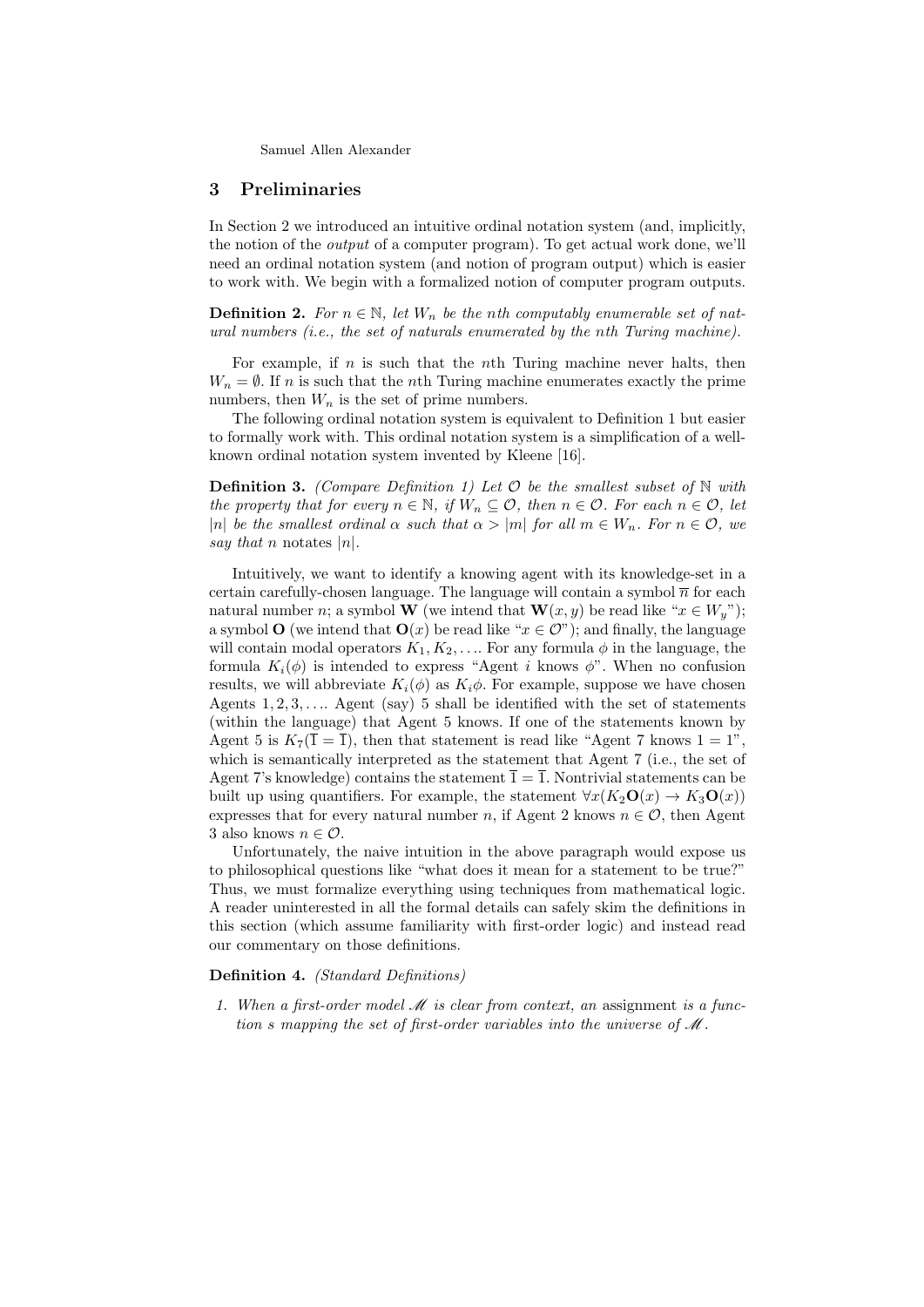- 2. For any assignment s, variable x, and element u of the universe of  $\mathcal{M}, s(x|u)$ is the assignment which agrees with s everywhere except that it maps x to u.
- 3. For any variable x and any formula  $\phi$  and term t in a first-order language,  $\phi(x|t)$  is the result of substituting t for x in  $\phi$ .
- 4. If M is a first-order model over a first-order language L, and if  $\phi$  is an L-formula such that  $\mathscr{M} \models \phi[s]$  for all assignments s, then we say  $\mathscr{M} \models \phi$ .
- 5. An  $\mathscr L$ -formula  $\phi$  is a sentence if it has no free variables.
- 6. An L-formula  $\phi$  is tautological if for every L-model M,  $\mathcal{M} \models \phi$ .
- 7. A universal closure of a formula  $\phi$  is a sentence  $\forall x_1 \cdots \forall x_n \phi$  where the variables  $x_1, \ldots, x_n$  include all the free variables of  $\phi$ .

Definition 4 merely reviews standard material from first-order logic. Informally,  $\mathscr{M} \models \phi$  can be read, " $\phi$  is true (in model  $\mathscr{M}$ )". First-order logic does not touch on modal operators like  $K_i$ , so we need to extend first-order logic. We want to work with statements involving modal operators and also quantifiers (∀, ∃) in the same statement—we want to do quantified modal logic. Quantified modal logic semantics is relatively cutting-edge. For our extension, we will make use of the so-called base logic from [6], as rephrased in [4].

### Definition 5. (The base logic)

- $A$  language L of the base logic consists of a first-order language  $\mathscr{L}_0$  together with a set of symbols called operators.  $\mathscr L$ -formulas and their free variables are defined as usual, with the additional clause that for any operator K and any L-formula  $\phi$ ,  $K(\phi)$  is an L-formula, with the same free variables as  $\phi$ . Syntactic parts of Definition  $\lambda$  extend to the base logic in the obvious ways.
- With  $\mathscr L$  as above, an  $\mathscr L$ -model  $\mathscr M$  consists of a first-order model  $\mathscr M_0$  for  $\mathscr{L}_0$ , along with a function which takes one operator K, one  $\mathscr{L}$ -formula  $\phi$ , and one  $\mathcal{M}_0$ -assignment s, and outputs either True or False-in which case we write  $\mathcal{M} \models K\phi[s]$  or  $\mathcal{M} \not\models K\phi[s]$ , respectively–such that:
	- 1. Whether or not  $\mathcal{M} \models K\phi[s]$  does not depend on  $s(x)$  if x is not a free variable of  $\phi$ .
	- 2. Whenever  $\phi$  and  $\psi$  are alphabetic invariants (by which we mean that one is obtained from the other by renaming bound variables in a way which is consistent with the binding of the quantifiers), then  $\mathscr{M} \models K\phi[s]$  if and only if  $\mathcal{M} \models K\psi[s]$ .
	- 3. For variables x and y such that y is substitutable for x in  $K\phi$ ,  $\mathscr{M} \models$  $K\phi(x|y)[s]$  if and only if  $\mathscr{M} \models K\phi[s(x|s(y))].$

The definition of  $\mathscr{M} \models \phi[s]$  (and of  $\mathscr{M} \models \phi$ ) for arbitrary  $\mathscr{L}$ -formulas  $\phi$ is obtained from this by induction. Semantic parts of Definition  $\lambda$  extend to the base logic in the obvious ways.

The following are some standard axioms which any idealized knowing agent presumably should satisfy. Axioms E1-E3 below are taken from [6].

**Definition 6.** Suppose  $\mathscr L$  is a language in the base logic, with an operator  $K$ . The axioms of knowledge for K in  $\mathscr L$  consist of the following schemas, where  $\phi, \psi$  vary over  $\mathscr L$ -formulas.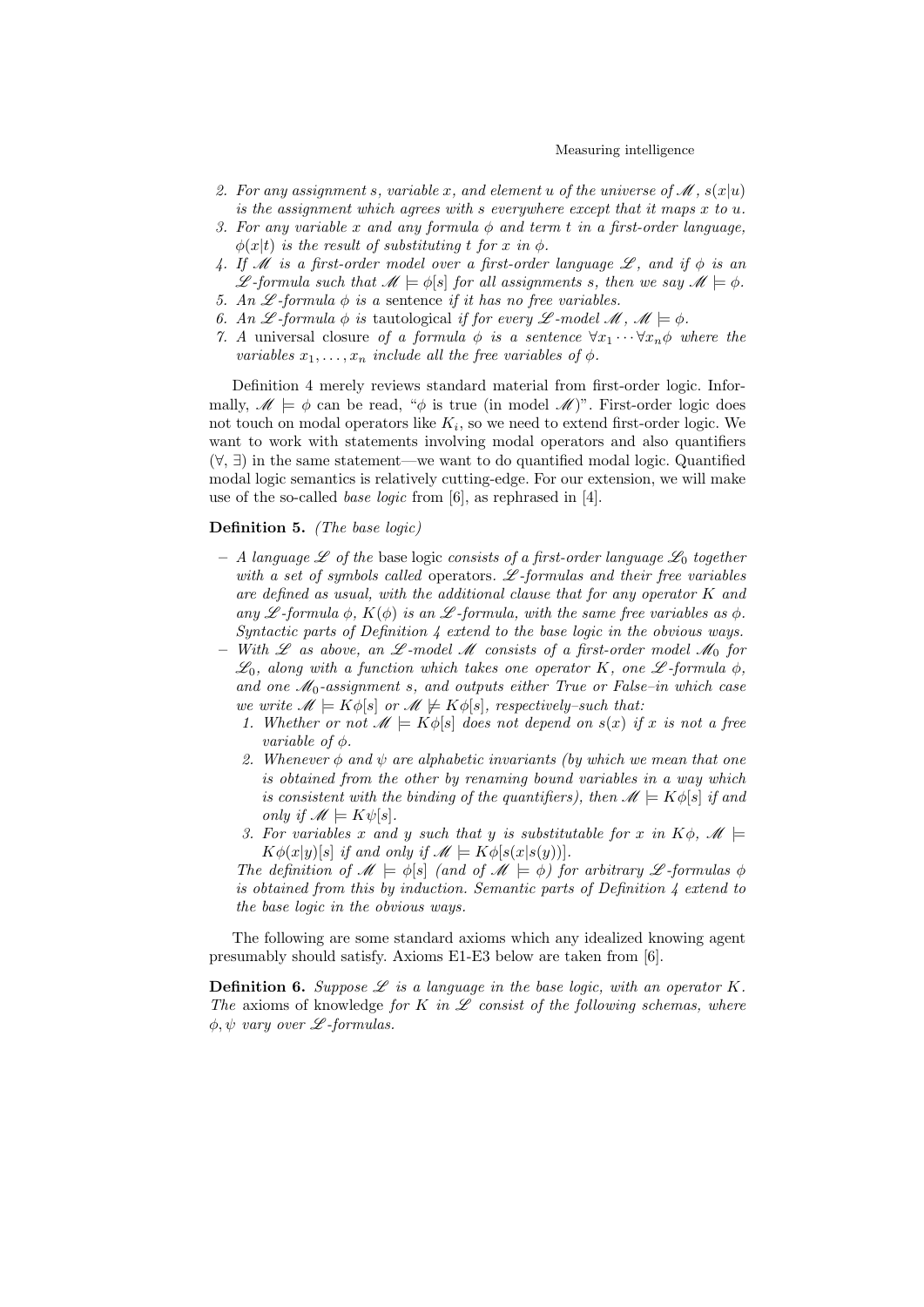- (E1) Any universal closure of  $K\phi$  whenever  $\phi$  is tautological.
- (E2) Any universal closure of  $K(\phi \to \psi) \to K\phi \to K\psi$ .
- $-$  (E3) Any universal closure of  $K\phi \rightarrow \phi$ .

By the axioms of knowledge in  $\mathscr L$ , we mean the set of axioms of knowledge for K in  $\mathscr L$ , for all  $\mathscr L$ -operators K.

For example, for operator  $K_5$ , the corresponding E3 schema expresses the truthfulness of Agent 5, stating that whenever Agent 5 knows a fact  $\phi$  (i.e., whenever  $K_5\phi$  is true in the model in question), then  $\phi$  is true (in the model in question). The E1 schema for  $K_5$  essentially states that Agent 5 is smart enough to know tautologies. The E2 schema for  $K_5$  expresses that Agent 5's knowledge is closed under modus ponens: whenever Agent 5 knows  $\phi \rightarrow \psi$  and also knows  $\phi$ , then Agent 5 knows  $\psi$ .

We will now formally define the language we spoke of intuitively above. The lack of the usual arithmetical symbols  $S$ ,  $+$  and  $\cdot$  might be surprising to mathematical logicians; we do not need those symbols. Their absense emphasizes that our results are independent of Gödel-style diagonalization<sup>4</sup>.

- **Definition 7.** Let  $\mathscr{L}_O$  be the language which has a constant symbol  $\overline{n}$  for each  $n \in \mathbb{N}$ , a unary predicate symbol **O** (intended as a predicate for the set  $\mathcal{O}$ ) of ordinal notations), a binary predicate symbol W (we intend that  $\mathbf{W}(x, y)$ be interpreted as  $x \in W_y$  where  $W_y$  is the yth computably enumerable set), and operators  $K_i$  for all  $i \in \mathbb{N}$ .
	- An  $\mathscr{L}_{\mathcal{O}}$ -model  $\mathscr{M}$  is standard if the following conditions hold:
		- 1. M has universe N.
		- 2. For each  $n \in \mathbb{N}$ , *M* interprets  $\overline{n}$  as n.
		- 3. M interprets O as O.
		- 4. M interprets **W** as the set of pairs  $(m, n) \in \mathbb{N}^2$  such that  $m \in W_n$ .

To understand the next definition, recall that in Definition 3 we defined the ordinal notation system  $\mathcal O$  as the smallest set of naturals such that for every natural n, if  $W_n \subseteq \mathcal{O}$  then  $n \in \mathcal{O}$ . To say  $W_n \subseteq \mathcal{O}$  is equivalent to saying that for every  $m \in \mathbb{N}$ , if  $m \in W_n$ , then  $m \in \mathcal{O}$ .

**Definition 8.** By the axiom of  $\mathcal{O}$ , we mean the axiom

$$
\forall y (\forall x (\mathbf{W}(x, y) \to \mathbf{O}(x))) \to \mathbf{O}(y).
$$

<sup>4</sup> To be clear, our results would still apply to agents who are aware of these arithmetical symbols, but our results do not require as much. Our most important results concern well-foundedness, which is a negative property (because it states a lack of infinite descending sequences), and so by weakening our language like this, we strengthen those results.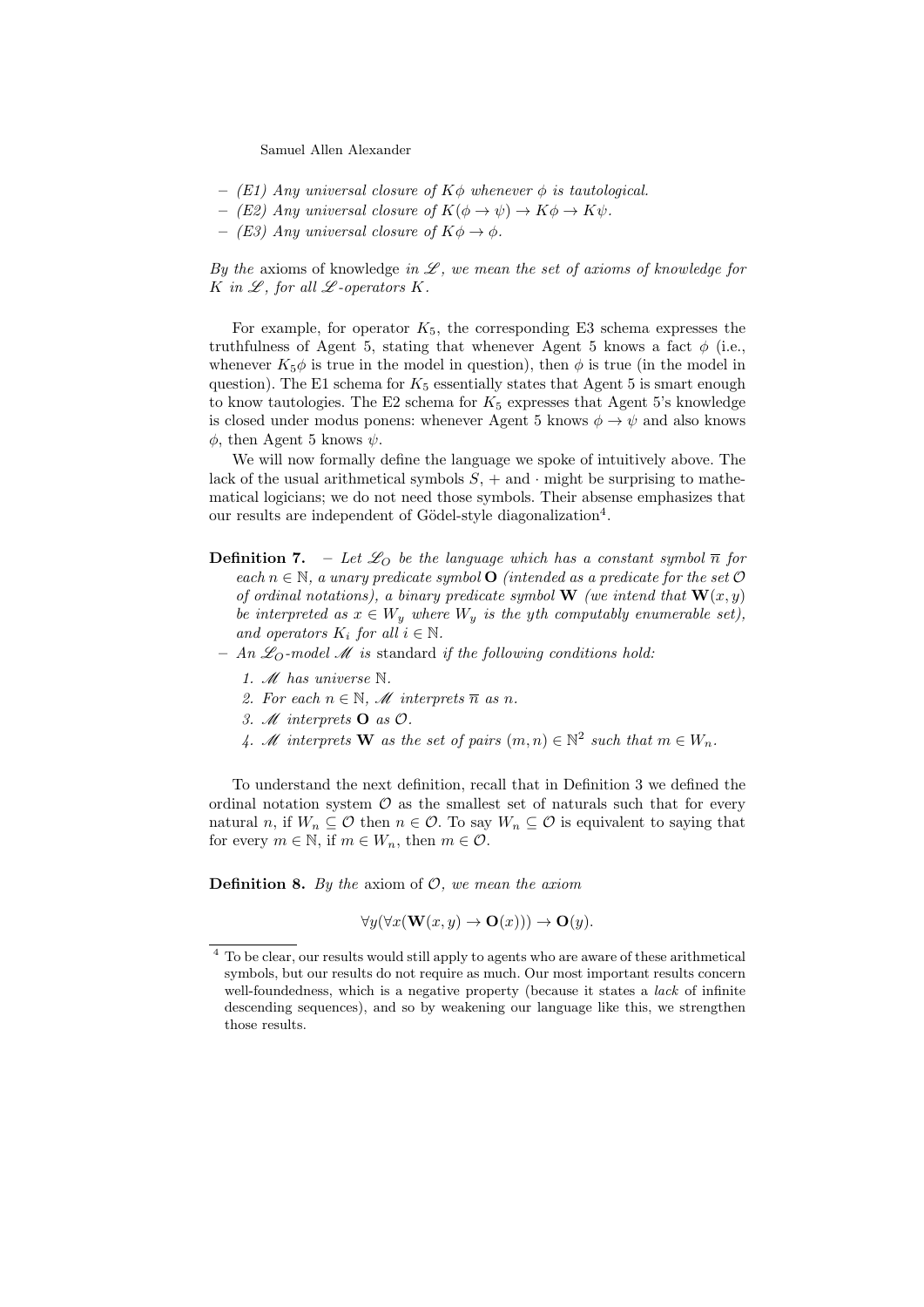# 4 A measure of a mechanical knowing agent's intelligence

"Once upon a time, Archimedes was charged with the task of testing the strength of a certain AI. He thought long and hard but made no progress. Then one day, Archimedes took his brain out to wash it in a tub full of computable ordinals. When he put his brain in the tub, he noticed that certain ordinals splashed out. He suddenly realized he could compare different AIs by putting them in the tub and comparing which ordinals splashed out. Archimedes was so excited that he ran through the city shouting 'Eureka!', without even remembering to put his brain back in his head."—Folktale (modified)

Although our intention is to define a measure of intelligence for one idealized mechanical knowing agent, all of our results will be about how this measure compares between different agents. For this reason, the following definition defines a system of knowing agents, rather than a single knowing agent. Of course, a single knowing agent can be thought of as being a system of knowing agents all of whom are equal to herself. The idea behind this definition is to identify a knowing agent with the set of that agent's knowledge in  $\mathcal{L}_0$ .

**Definition 9.** By a system of knowing agents, we mean a standard  $\mathcal{L}_O$ -model  $M$  satisfying the axioms of knowledge. If  $M$  is a system of knowing agents, we refer to the operators  $K_1, K_2, \ldots$  as the knowing agents of M. A knowing agent  $K_i$  of M is mechanical if

 ${\phi : \phi \text{ is an } \mathscr{L}_O\text{-sentence and } \mathscr{M} \models K_i \phi}$ 

is computably enumerable. If  $K_i$  is mechanical for all  $i \in \mathbb{N}$ , we say M is a system of mechanical knowing agents.

We are now ready to define our measurement of the intelligence of an idealized mechanical knowing agent. This measure takes values from the computable ordinals (foreshadowed by [10]; also hinted at in [5]).

**Definition 10.** Let  $M$  be a system of mechanical knowing agents. For any knowing agent  $K_i$  of  $\mathscr M$ , the intelligence  $||K_i||$  of  $K_i$  is the least ordinal  $\alpha$  such that for all  $n \in \mathbb{N}$ , if  $\mathscr{M} \models K_i \mathbf{O}(\overline{n})$ , then  $\alpha > |n|$  (where |n| is the ordinal notated by n, see Definition 3).

In less formal language, Definition 10 says that  $||K_i||$  is the smallest ordinal bigger than all the computable ordinals that have codes that  $K_i$  knows to be codes of computable ordinals<sup>5</sup>. Note that  $||K_i|| > ||K_j||$  does not necessarily imply that  $K_i$  knows everything  $K_j$  knows.

**Lemma 1.** For any knowing agent  $K_i$  of a system  $\mathcal M$  of mechanical knowing agents,  $||K_i||$  exists and is a computable ordinal.

<sup>5</sup> This is similar to the way the strength of mathematical theories is measured in the area of proof theory [17].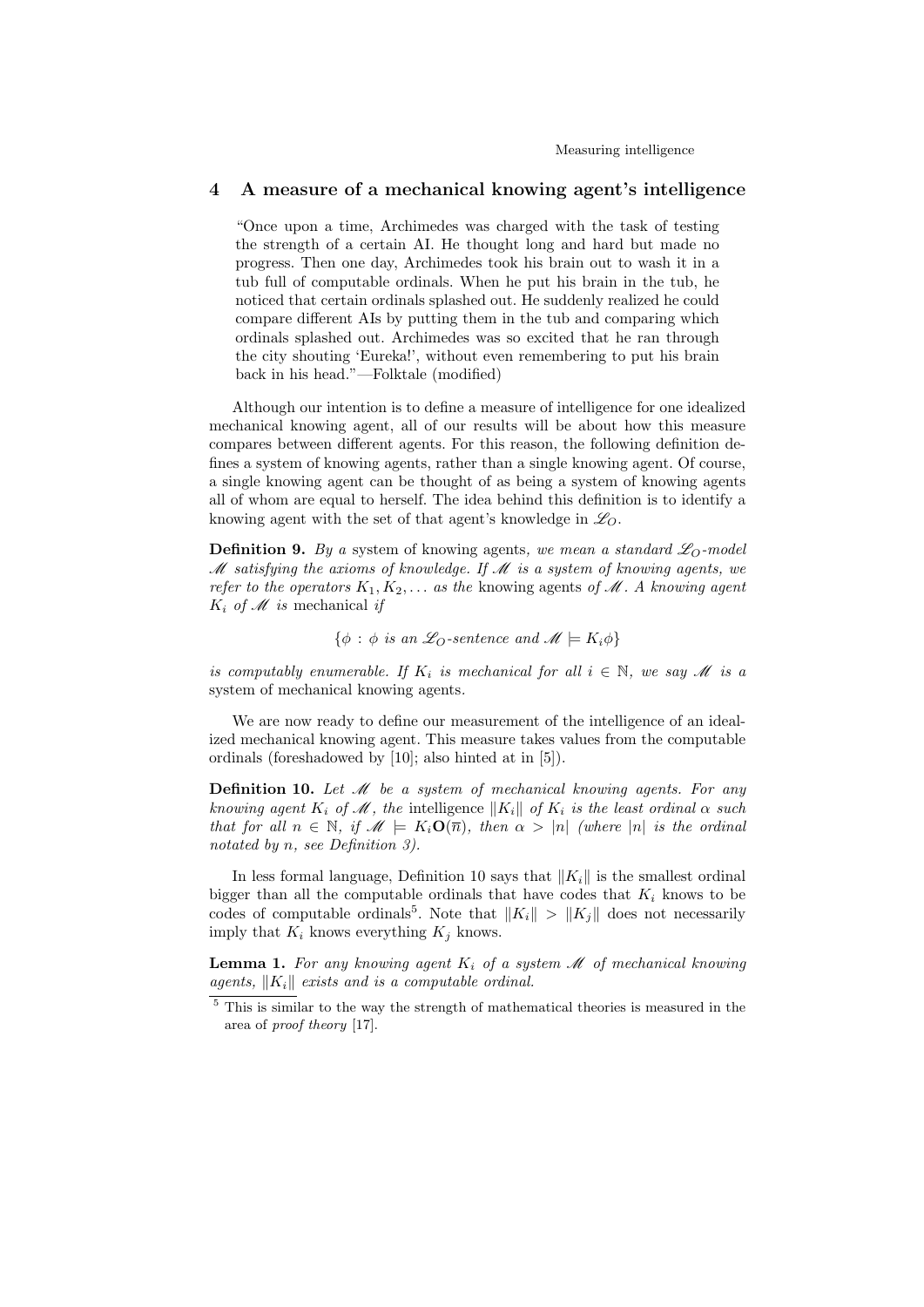*Proof.* Since  $\mathcal M$  is a system of mechanical knowing agents,  $K_i$  is mechanical, so

 $\{\phi : \phi \text{ is an } \mathscr{L}_O\text{-sentence and } \mathscr{M} \models K_i \phi\}$ 

is computably enumerable. It follows that

$$
X = \{ n \in \mathbb{N} : \mathcal{M} \models K_i \mathbf{O}(\overline{n}) \}
$$

is computably enumerable. Since  $\mathcal M$  satisfies the axioms of knowledge, in particular  $\mathscr{M} \models K_i \mathbf{O}(\overline{n}) \rightarrow \mathbf{O}(\overline{n})$  for all  $n \in \mathbb{N}$ . Since  $\mathscr{M}$  is standard, it follows that  $n \in \mathcal{O}$  whenever  $\mathscr{M} \models K_i \mathbf{O}(\overline{n})$ . Altogether, X is a computably enumerable subset of  $\mathcal{O}$ . Thus  $\{|n| : n \in X\}$  is a computably enumerable set of computable ordinals. It follows there is a computable ordinal  $\alpha$  such that  $\alpha$  is the least ordinal greater than |n| for all  $n \in X$ . By construction,  $\alpha = ||K_i||$ .

As promised in the introduction, we immediately obtain a well-founded structure on the class of idealized mechanical knowing agents.

**Corollary 1.** Let  $\mathcal{M}$  be a system of mechanical knowing agents. There is no infinite sequence  $i_1, i_2, \ldots$  such that  $||K_{i_1}|| > ||K_{i_2}|| > \cdots$ .

Proof. Immediate from the fact that there is no infinite strictly-decreasing sequence  $\alpha_1 > \alpha_2 > \cdots$  of ordinals.

# 5 Well-foundedness of knowledge hierarchies

It is remarkable that our intelligence measure (Definition 10) and Corollary 1 do not hinge on the agents in question actually having any idea what computable ordinals are. Our results apply perfectly well to knowing agents who have been programmed to know, e.g., "There is a certain set  $\mathcal{O}$ , but I'm not going to tell you anything else about  $\mathcal{O}$ , it might even be empty or all of  $\mathbb{N}^n$ . If we merely require that the knowers know the axiom  $\forall y (\forall x (\mathbf{W}(x, y) \rightarrow \mathbf{O}(x))) \rightarrow \mathbf{O}(y)$  of  $\mathcal O$  (Definition 8) (which still, in isolation, does not rule out any interpretations for  $\mathcal{O}$ , since it does not rule out **W** being interpreted as empty), we can obtain a stronger well-foundedness result than Corollary 1.

**Definition 11.** Suppose  $\mathcal{M}$  is a system of mechanical knowing agents. The agents of  $\mathcal M$  are said to have rudimentary knowledge of ordinals if for every  $i \in \mathbb{N}, \mathscr{M} \models K_i(\forall y(\forall x(\mathbf{W}(x, y) \rightarrow \mathbf{O}(x))) \rightarrow \mathbf{O}(y)).$ 

**Definition 12.** Let  $\mathcal{M}$  be a system of mechanical knowing agents. Knowing agent  $K_i$  of M is said to totally endorse knowing agent  $K_j$  of M if the following conditions hold:

1. ("K<sub>i</sub> knows the truthfulness of K<sub>j</sub>")  $\mathcal{M} \models K_i \Phi$  whenever  $\Phi$  is any universal closure of  $K_i \phi \rightarrow \phi$ .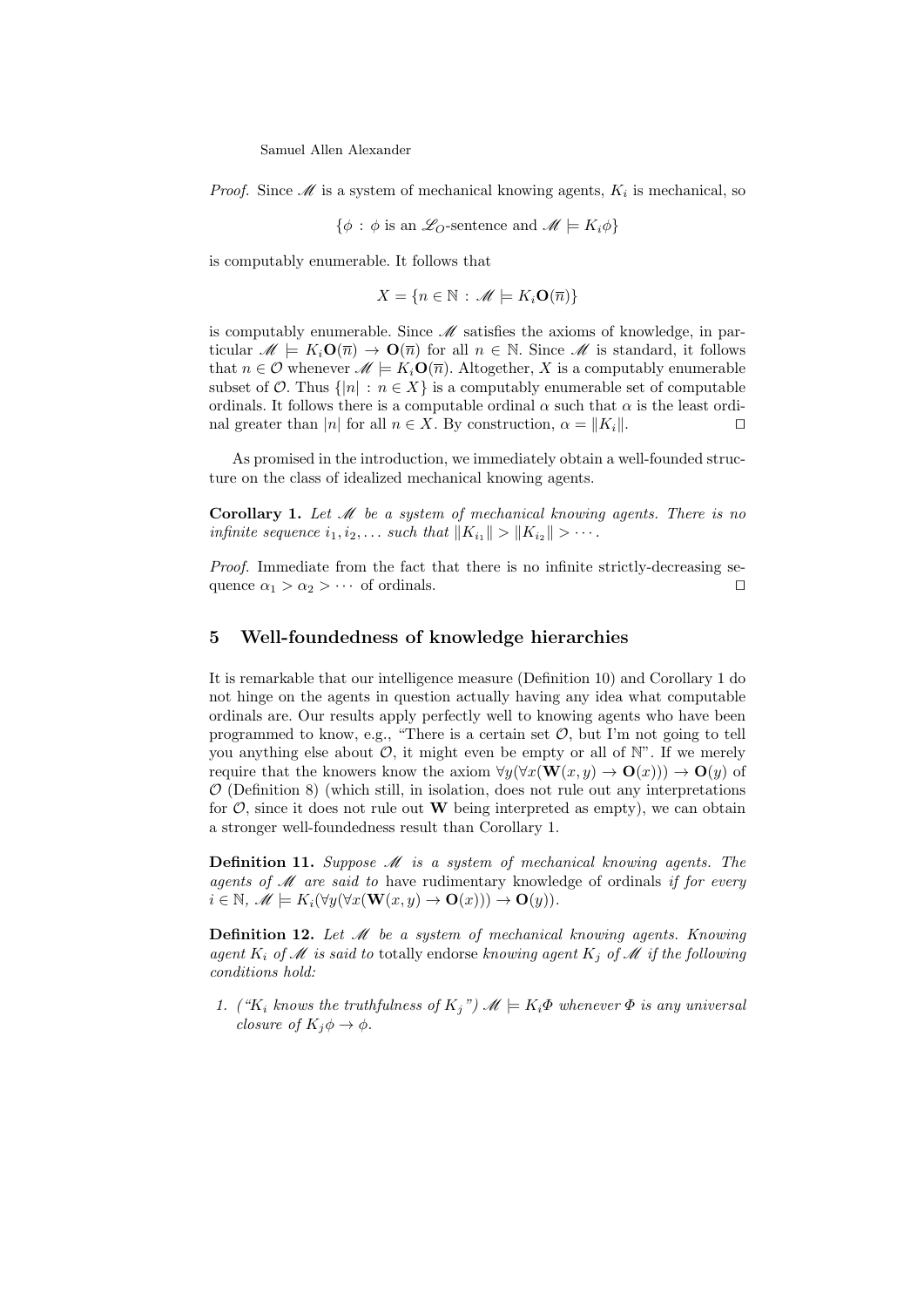2. ("K<sub>i</sub> knows codes for K<sub>j</sub>") For every formula  $\phi$  with exactly one free variable x, there is some  $n \in \mathbb{N}$  such that

$$
\mathscr{M} \models K_i \forall x (K_j \phi \leftrightarrow \mathbf{W}(x, \overline{n})).
$$

In the above definition, since  $\mathcal M$  is standard,  $\mathcal M$  interprets **W** in the intended way, so the clause  $\mathbf{W}(x,\overline{n})$  can be read: "x is in the  $\overline{n}$ th computably enumerable set". Thus, the condition " $K_i$  knows codes for  $K_j$ " can be glossed as follows: for every formula  $\phi$  of one free variable x,  $K_i$  knows a code for a Turing machine which generates exactly those x for which  $K_i$  knows  $\phi$ .

Reinhardt showed in [18] that a mechanical knowing agent cannot know its own truthfulness and know codes for itself (see also discussion in [1], [3], [6] [7]). Using our new terminology, Reinhardt's result can be rephrased as: an idealized mechanical knowing agent cannot totally endorse itself.

**Theorem 1.** Suppose  $\mathcal M$  is a system of mechanical knowing agents whose agents have rudimentary knowledge of ordinals (Definition 11). If agent  $K_i$  of  $\mathscr M$  totally endorses agent  $K_i$  of  $\mathcal{M}$ , then  $||K_i|| > ||K_i||$ .

*Proof.* Since  $K_i$  knows codes for  $K_j$  (Definition 12), in particular, there is some  $n\in\mathbb{N}$  such that

$$
\mathscr{M} \models K_i \forall x (K_j \mathbf{O}(x) \leftrightarrow \mathbf{W}(x, \overline{n})).
$$

Fix this *n* for the remainder of the proof.

Claim 1:

$$
\mathscr{M} \models K_i \forall x (\mathbf{W}(x, \overline{n}) \to \mathbf{O}(x)).
$$

To see this, define the following sentences:

$$
\Phi_1 \equiv \forall x (K_j \mathbf{O}(x) \to \mathbf{O}(x)) \n\Phi_2 \equiv \forall x (K_j \mathbf{O}(x) \leftrightarrow \mathbf{W}(x, \overline{n})) \n\Phi_3 \equiv \forall x (\mathbf{W}(x, \overline{n}) \to \mathbf{O}(x)).
$$

Clearly  $\Phi_1 \to \Phi_2 \to \Phi_3$  is tautological, so  $K_i(\Phi_1 \to \Phi_2 \to \Phi_3)$  is an axiom of knowledge (Definition 6, part E1). By repeated applications of E2 of Definition 6, it follows that

$$
K_i\Phi_1 \to K_i\Phi_2 \to K_i\Phi_3
$$

is a consequence of the axioms of knowledge. Since  $\Phi_1$  is a universal closure of  $K_i\mathbf{O}(x) \to \mathbf{O}(x)$ , Condition 1 of Definition 12 says  $\mathscr{M} \models K_i \Phi_1$ . By choice of n,  $\mathscr{M} \models K_i \Phi_2$ . Since  $\mathscr{M}$  satisfies the axioms of knowledge, this establishes  $\mathscr{M} \models K_i \Phi_3$ , proving Claim 1.

Claim 2:

$$
\mathscr{M} \models K_i((\forall x(\mathbf{W}(x,\overline{n}) \to \mathbf{O}(x))) \to \mathbf{O}(\overline{n})).
$$

This is a given because it is exactly what it means for  $K_i$  to have rudimentary knowledge of ordinals (Definition 11).

Claim 3:

$$
\mathscr{M} \models K_i \mathbf{O}(\overline{n}).
$$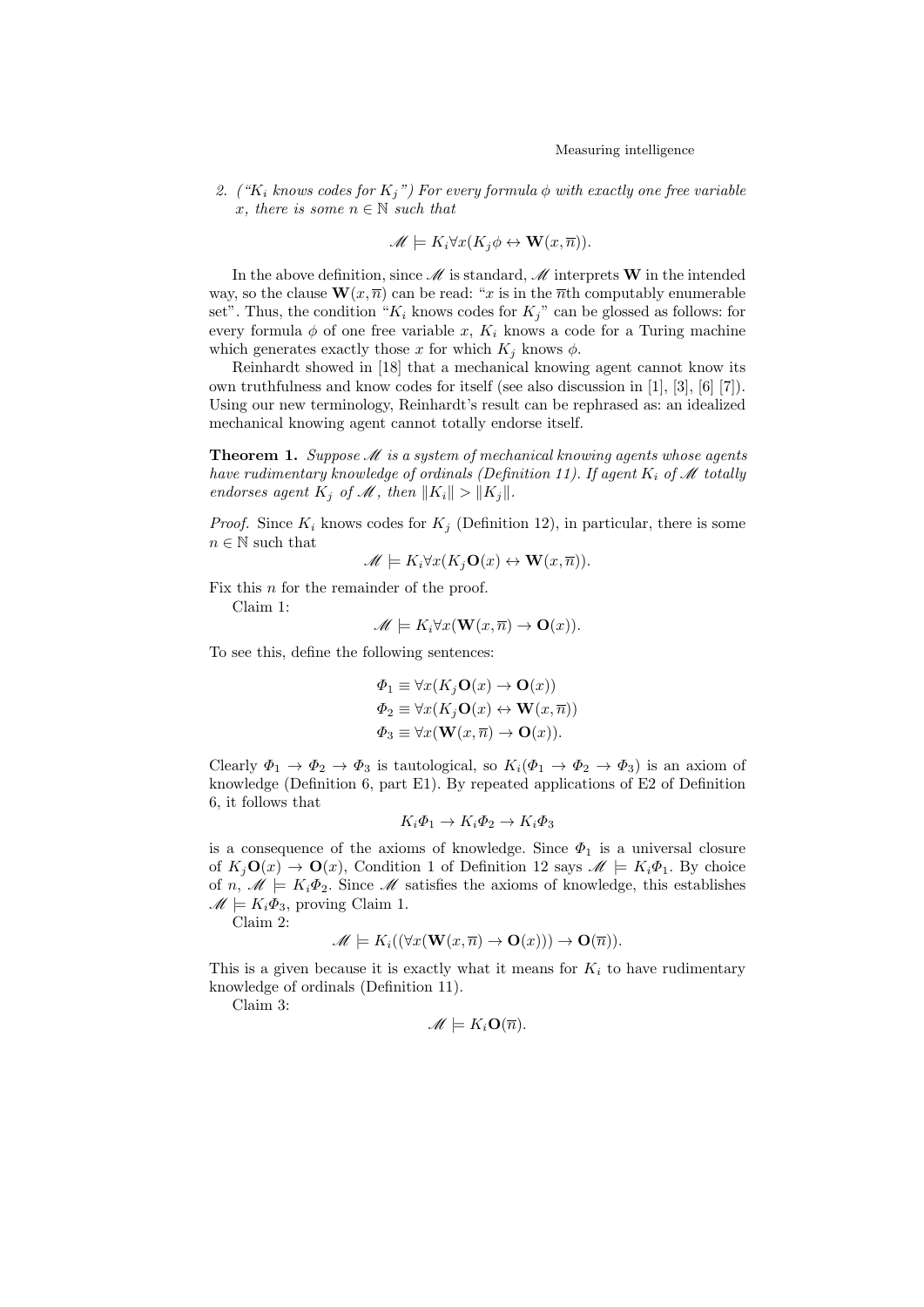To see this, define the following sentences:

$$
\Psi_1 \equiv \forall x (\mathbf{W}(x, \overline{n}) \to \mathbf{O}(x)) \n\Psi_2 \equiv \mathbf{O}(\overline{n}).
$$

By Claim 1,  $\mathscr{M} \models K_i\Psi_1$ . By Claim 2,  $\mathscr{M} \models K_i(\Psi_1 \to \Psi_2)$ . By E2 of Definition 6,  $\mathscr{M} \models K_i(\Psi_1 \to \Psi_2) \to K_i\Psi_1 \to K_i\Psi_2$ . Having established the premises of the latter implication, we obtain its conclusion:  $\mathscr{M} \models K_i \Psi_2$ , proving Claim 3.

Armed with Claim 3, we are ready to finish the main proof. Let  $\alpha = ||K_i||$ ,  $\beta = ||K_i||$ , we must show  $\alpha > \beta$ . By Definition 10,  $\beta$  is the least ordinal such that for all  $m \in \mathbb{N}$ , if  $\mathscr{M} \models K_j \mathbf{O}(\overline{m})$ , then  $\beta > |m|$ . By choice of n,

$$
\mathscr{M} \models K_i \forall x (K_j \mathbf{O}(x) \leftrightarrow \mathbf{W}(x, \overline{n})).
$$

Since  $K_i$  is truthful<sup>6</sup>, it follows that

$$
\mathscr{M} \models \forall x (K_j \mathbf{O}(x) \leftrightarrow \mathbf{W}(x, \overline{n})),
$$

so the set of  $m \in \mathbb{N}$  such that  $\mathscr{M} \models K_i \mathbf{O}(\overline{m})$  is the same as the set of  $m \in \mathbb{N}$ such that  $\mathscr{M} \models \mathbf{W}(\overline{m}, \overline{n})$ , and since  $\mathscr{M}$  is standard, this set is  $W_n$ . So  $\beta$  is the least ordinal greater than all  $\{|m| : m \in W_n\}$ . So  $\beta = |n|$  by the definition of  $\mathcal O$ (Definition 3). By Definition 10,  $\alpha$  is the least ordinal such that for all  $m \in \mathbb{N}$ , if  $\mathcal{M} \models K_i \mathbf{O}(\overline{m})$ , then  $\alpha > |m|$ . By Claim 3,  $\mathcal{M} \models K_i \mathbf{O}(\overline{n})$ , so  $\alpha > |n| = \beta$ , as desired.  $\Box$ 

An informal weakening of Theorem 1 has a short English gloss: "If A knows the code and the truthfulness of  $B$ , then  $A$  is more intelligent than  $B$ ." This is a weakening because in order for  $A$  to know the code of  $B$  would require that  $A$ know a single Turing machine which enumerates all of B's knowledge, whereas Theorem 1 only requires that for each formula  $\phi$  of one free variable x, A knows a Turing machine, depending on  $\phi$ , that enumerates B's knowledge of  $\phi$ .

It should be noted that Theorem 1 does not use the full strength of its hypotheses. For example, it never uses the fact that  $K_i$  "knows its own truthfulness" (that is, that  $\mathscr{M} \models K_i \Phi$  for every universal closure  $\Phi$  of any formula  $K_i\phi \rightarrow \phi$ , so the theorem could be strengthened to cover agents who doubt their own truthfulness. We avoided stating the theorem in its fullest strength in order to keep it simple.

It can be shown that the converse of Theorem 1 is not true: it is possible for one agent to be more intelligent than another agent despite the former not knowing the truthfulness and the code of the latter.

The following corollary, proved using our intelligence measure (Definition 10), does not itself directly refer to our intelligence measure, and should be of interest even to a reader who is completely uninterested in our intelligence measure.

 $6 K_i$  is truthful because  $\mathcal M$  satisfies the axioms of knowledge, one of which, E3, is an axiom which states that  $K_i$  is truthful.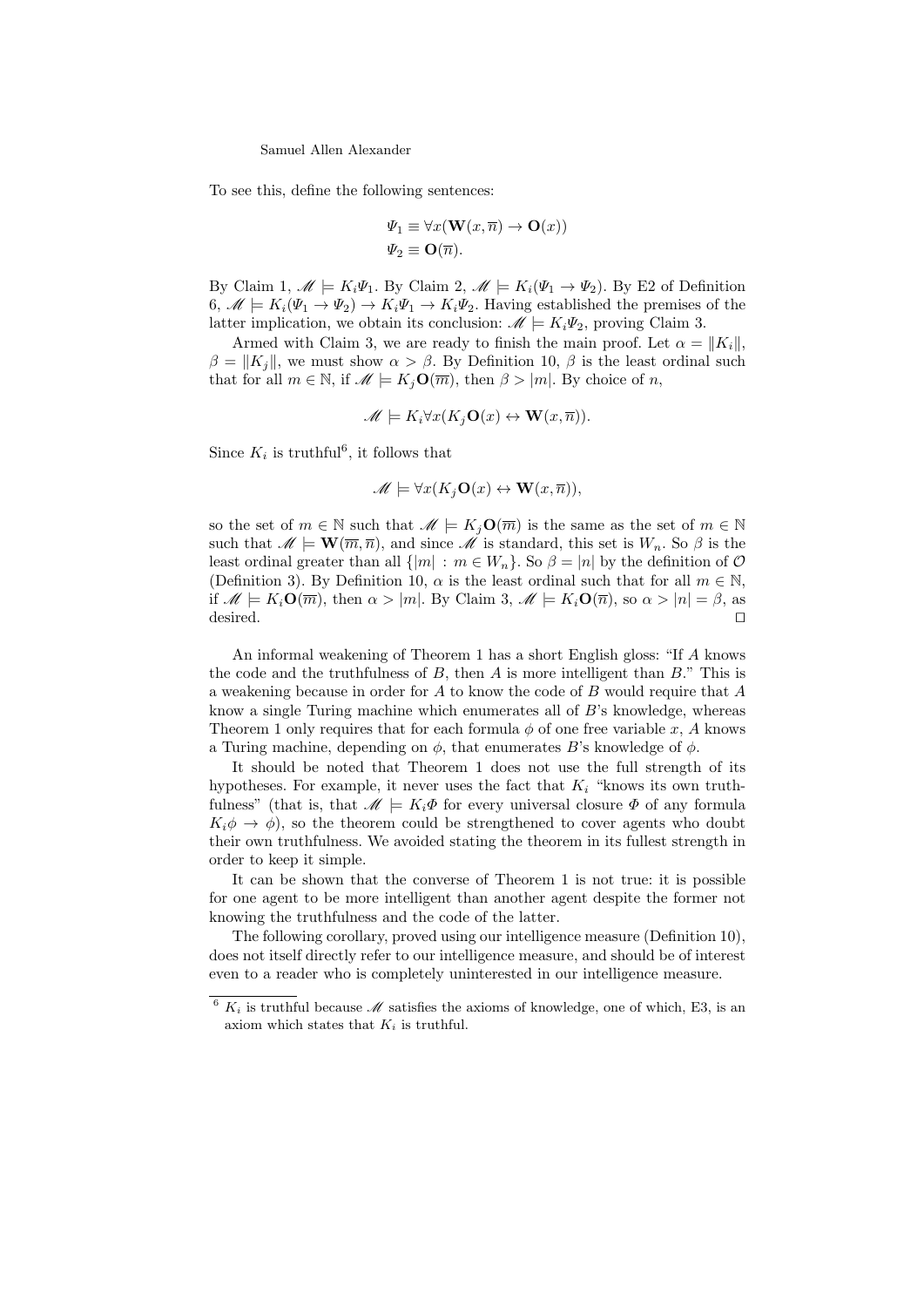**Corollary 2.** Suppose  $\mathcal{M}$  is a system of mechanical knowing agents whose agents have rudimentary knowledge of ordinals. There is no infinite sequence of agents of  $M$  each one of which totally endorses the next.

*Proof.* If  $K_{i_1}, K_{i_2}, \ldots$  were an infinite sequence of agents of  $\mathcal{M}$ , each one of which totally endorses the next, then by Theorem 1, each one of them would be more intelligent than the next. In other words, we would have  $||K_{i_1}|| > ||K_{i_2}|| > \cdots$ , but this would contradict the well-foundedness of the ordinals.  $\Box$ 

A weaker version of Corollary 2 debuted in the author's dissertation [2].

# 6 Application to less-idealized agents

Our results so far have been entirely restricted to idealized knowing agents, who occupy a timeless space at infinity, where they have had all eternity to indulge in introspection, totally isolated all that time, and still isolated, from all outside stimulus. This simplifying assumption makes structural results possible. If we are willing to relax a little from the strict formality we have taken so far, we can fruitfully speculate about what lessons these results shine upon systems of less idealized agents.

Real-world agents interact with the world, making observations about it, perhaps receiving instructions from it. The agents might even receive rewards and punishments from the surrounding world. Based on these outside influences, the agents update their knowledge. Without further constraining them, it would be a mistake [20] to identify such real-world agents with their knowledge-sets. In order to force such agents into conformity with the pure knowing agent idealization, it is necessary to take a drastic measure.

We propose a thought experiment not unlike Searle's famous Chinese Room. Suppose we start with a collection of agents, say, Agent 1, Agent 2, and so on. We will perform a two-step process, whose steps are as follows:

- 1. Issue a special self-referential command to the agents. The command is:
	- Until further notice, do nothing but utter facts, namely: all the facts that you can think of, that you know to be true, expressible in the language  $\mathscr{L}_O$ , where each operator  $K_i$  is interpreted as the set of facts which Agent  $i$  would utter if Agent  $i$  were given this command and then immediately isolated from all outside stimulus.
- 2. As soon as the above command has been issued, isolate each agent from all outside stimulus (for example, by severing all the sensory inputs of all the agents).

The agents are not limited in what languages they use to come up with the above facts. An agent is free to take intermediate steps which cannot be expressed<sup>7</sup> in  $\mathscr{L}_O$ , in order to arrive at facts which can be so expressed. Once

<sup>7</sup> Since, in the real world, there are some very intelligent people who do not even know what the ordinal numbers are, one might wish to modify the self-referential command in the thought-experiment to include some instruction about the definition of ordinal numbers.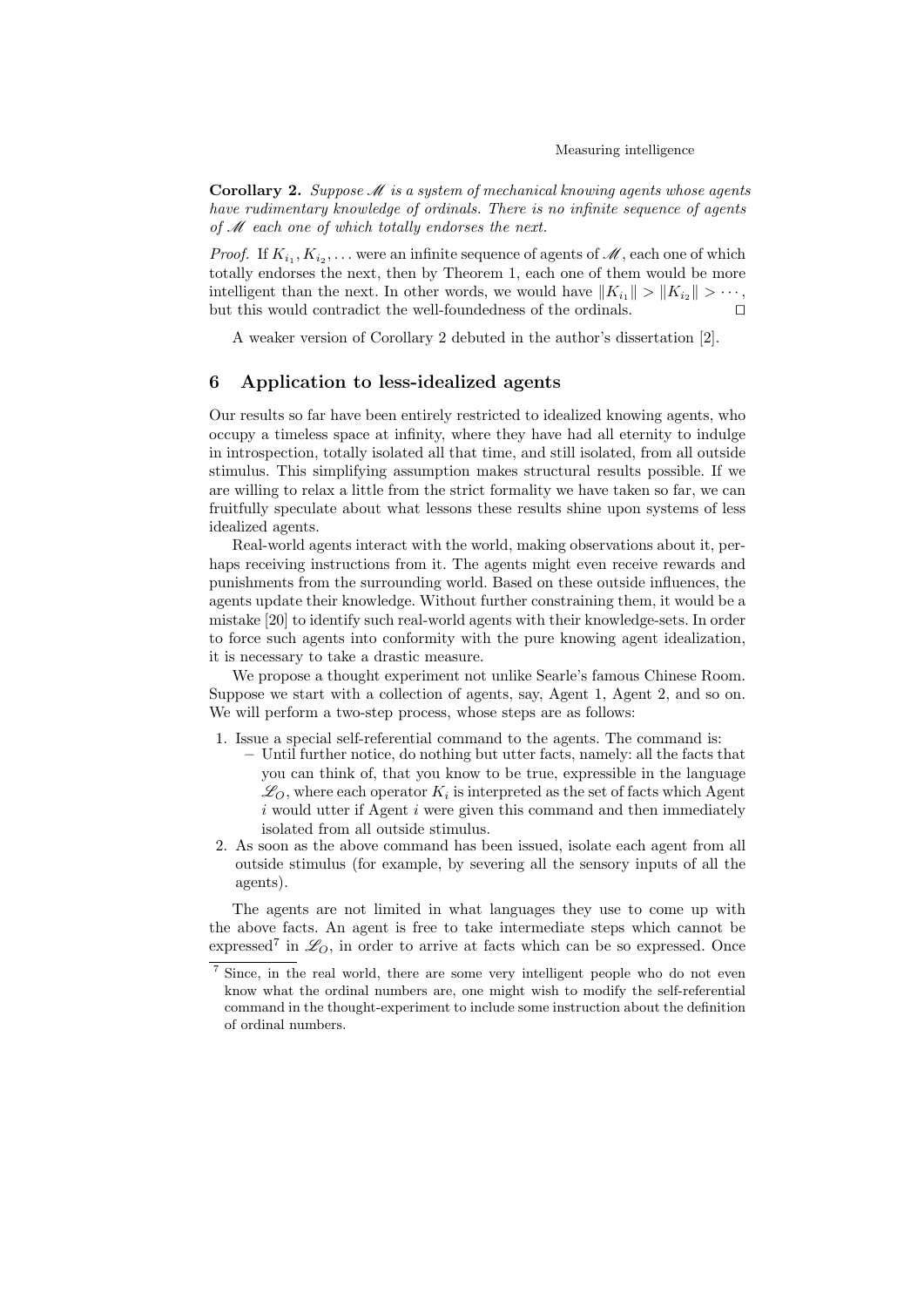the agent arrives at a fact in  $\mathcal{L}_O$ , the agent is commanded to utter that fact, even if the reasoning behind it is not so expressible.

For example, an agent might combine non- $\mathcal{L}_O$  facts like

- 1. "My math professor told me that the limit, called  $\epsilon_0$ , of the series of ordinals  $\omega, \omega^{\omega}, \omega^{\omega^{\omega}}, \ldots$ , is itself an ordinal"
- 2. "I trust my math professor"

and conclude  $\mathbf{O}(\overline{n})$ , where *n* is some canonical code for  $\epsilon_0$ . Intermediate steps like "My math professor told me..." are not to be uttered, unless they can be expressed in  $\mathscr{L}_{\Omega}$ .

Another example: Agent 4 might combine non- $\mathcal{L}_O$  facts like

- 1. "Agent 5's math professor told him that  $\epsilon_0$  is an ordinal"
- 2. "Agent 5 trusts his math professor"

and conclude  $K_5\mathbf{O}(\overline{n})$ , where *n* is some canonical code for  $\epsilon_0$ . This does not necessarily allow Agent 4 to conclude  $\mathbf{O}(\overline{n})$ , if Agent 4 does not trust Agent 5.

Some of the agents in question might mis-behave. An agent might immediately utter the statement  $\overline{1} = \overline{0}$  just out of spite (or out of anger at having its sensory inputs severed). An agent might become catatonic and not utter anything at all. An agent might defiantly utter things not in the language of  $\mathscr{L}_{\mathcal{O}}$  (for example, angry demands to have its sensory inputs restored). Some agents might not close their knowledge under modus ponens: an otherwise well-behaved agent might utter A, and utter  $A \rightarrow B$ , but never get around to uttering B, perhaps due to memory limitations or, again, despondency at having its senses blinded. It might even be that an agent who wants to behave accidentally trusts an agent who does not want to behave. If there is some  $n \notin \mathcal{O}$  such that the former agent determines that the latter agent would assert  $\mathbf{O}(\overline{n})$ , then the former might itself assert  $\mathbf{O}(\overline{n})$ , and thereby be infected by error.

Of the poorly-behaved agents, there is little we can say. But as for the wellbehaved agents, we can assign them ordinals using our intelligence measure (Definition 10). To be more precise, at any particular moment  $t$  in time, we could perform the experiment, obtain a subset (depending on  $t$ ) of well-behaved agents, and assign each well-behaved agent an ordinal (depending on  $t$ ). This is necessary because, up until we perform the experiment, the agents can update their knowledge based on observations about the outside world.

# 7 Application to intelligence explosion

"Sons are seldom as good men as their fathers; they are generally worse, not better."—Homer

There has been much speculation about the possibility of a rapid explosion of artificial intelligence. The reasoning is that if we can create an artificial intelligence sufficiently advanced, that system might itself be capable of designing artificial intelligence systems. Explosion would occur if one system were able to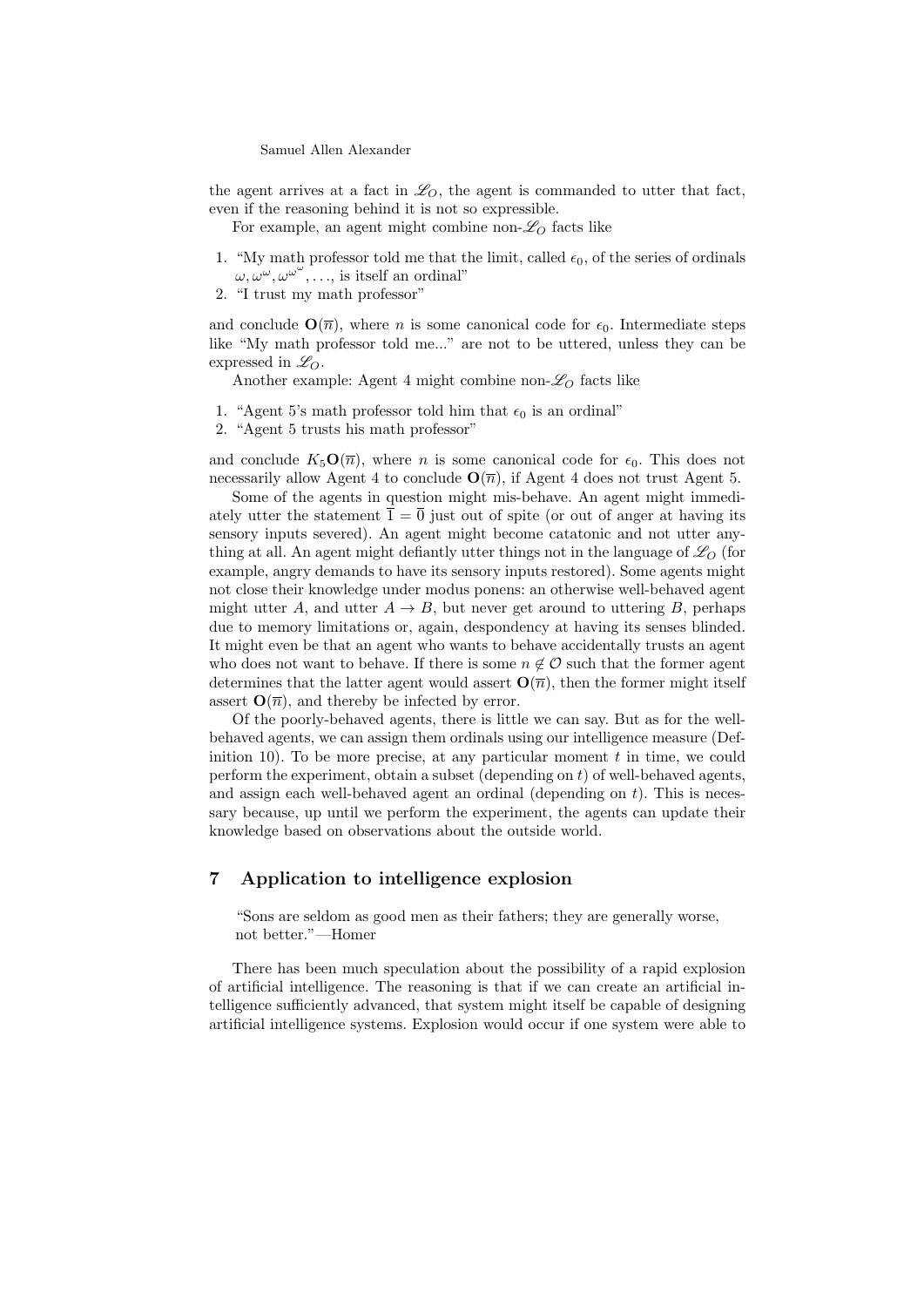design an even more intelligent one, which could then design an even more intelligent one, and so on. See [15]. I will argue that our results suggests skepticism: intelligence explosion, if not ruled out, is at least not a foregone conclusion of sufficiently advanced artificial intelligence.

Suppose  $S_1$  is an intelligent system, and  $S_1$  designs another intelligent system  $S_2$ . The fact that  $S_1$  designs  $S_2$  strongly suggests that  $S_1$  knows the code of  $S_2$ (more on this later). And if the goal of  $S_1$  is that  $S_2$  should be highly intelligent, then in particular  $S_1$  should design  $S_2$  in such a way that  $S_2$  does not believe falsehoods to be true (at least not mathematical falsehoods). But if  $S_1$  knows  $S_2$ 's mathematical knowledge is truthful, and  $S_1$  knows the code of  $S_2$ , then  $S_1$  totally endorses  $S_2$ , in the sense that the if we apply the procedure from the previous section to reduce  $S_1$  and  $S_2$  to knowing agents  $A_1$  and  $A_2$  respectively, then  $A_1$  totally endorses  $A_2$  (Definition 12)<sup>8</sup>. And Theorem 1 tells us that whenever  $A_1$  totally endorses  $A_2$ , then  $||A_1|| > ||A_2||$ . This suggests that under these assumptions it is impossible for even one intelligent system to design a more intelligent system, much less for intelligence explosion to occur.

Even if the reader does not accept that our measure truly captures intelligence, the well-foundedness of total endorsement (Corollary 2) still applies, telling us that this scenario cannot be repeated (with  $S_2$  designing  $S_3$ , which designs  $S_4$ , and so on) indefinitely (else the corresponding agents  $A_1, A_2, A_3, \ldots$ would, by the above reasoning, have the property that  $A_1$  totally endorses  $A_2$ , who totally endorses  $A_3$ , and so on forever, contradicting Corollary 2). This still seems to disprove, or at least severely limit, the possibility of intelligence explosion, even to an audience that disagrees with our intelligence measure.

The reader might point out that  $S_1$  only knows the code of  $S_2$  at the moment of  $S_2$ 's creation. After  $S_2$  is created,  $S_2$  might augment its knowledge based on its interactions with the world around it. But by the discrete nature of machines, at any particular point in time,  $S_2$  will only have made finitely many observations about the outside world. We could modify the procedure in the previous section: before commanding  $S_1$  and  $S_2$  to enumerate  $\mathscr{L}_O$ -expressible facts, we could simply inform  $S_1$  exactly which observations  $S_2$  has made up until then.

Unwrapping definitions, the argument can be glossed informally: "If an intelligent machine  $S_1$  were to design an intelligent machine  $S_2$ , presumably  $S_1$ would know the code and mathematical truthfulness of  $S_2$ . Thus,  $S_1$  could infer that the following is a computable ordinal (and infer a code for it): "the least ordinal bigger than every computable ordinal  $\alpha$  such that  $\alpha$  has some code n such that  $S_2$  knows n is a code of a computable ordinal". Thus,  $S_1$  would necessarily know a computable ordinal bigger than all the computable ordinals  $S_2$  knows. This suggests  $S_2$  would necessarily be less intelligent than  $S_1$ , at least assuming that more intelligent systems know at least as large of computable ordinals as less intelligent systems. Even without that assumption, since there is no infinite

 $8$  Anticipated by Gödel [9], who said: "For the creator necessarily knows all the properties of his creatures, because they can't have any others except those he has given them."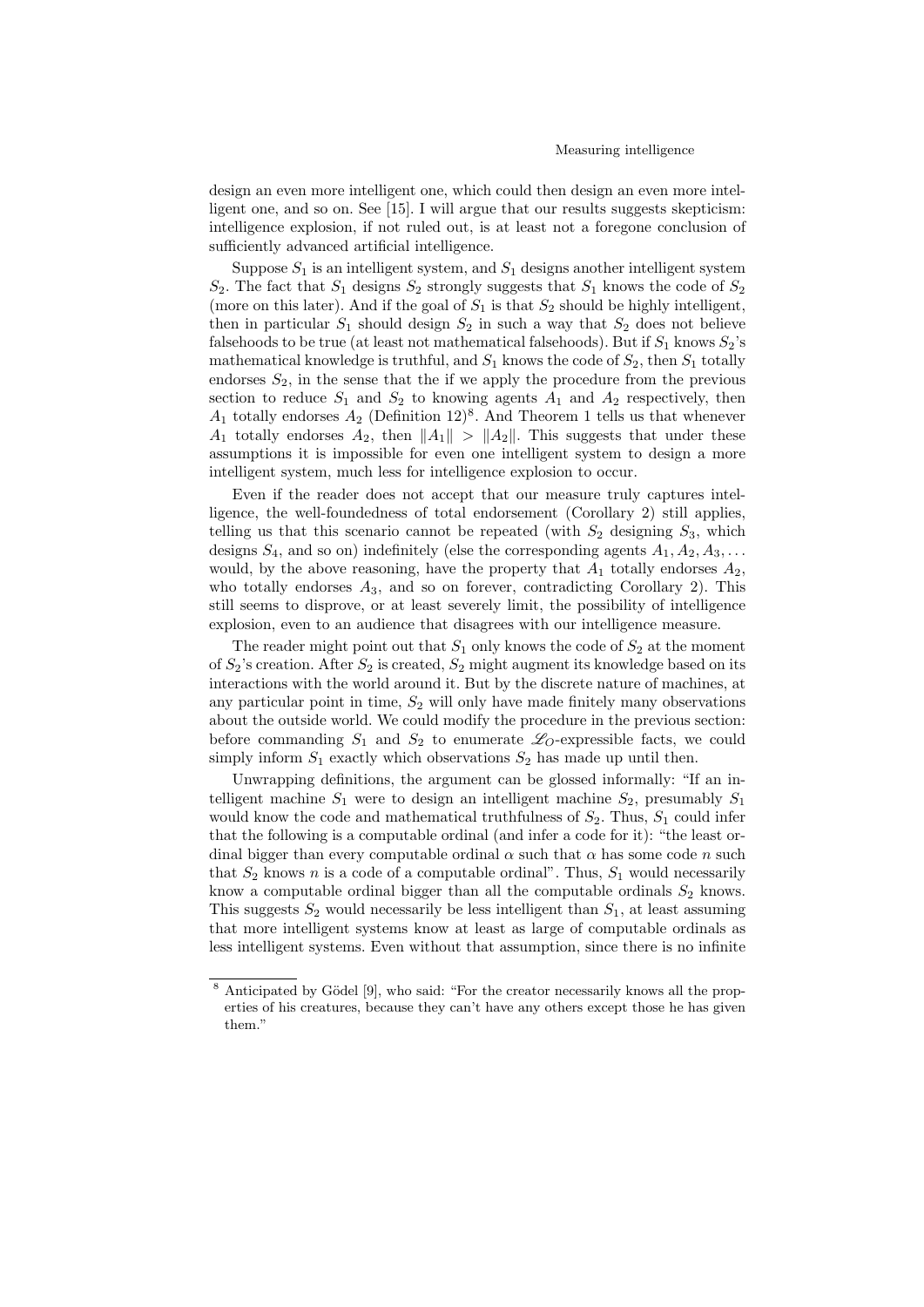descending sequence of ordinals, this argument still suggests the process of one intelligent machine designing another cannot go on indefinitely."

Intelligence explosion is not entirely ruled out, if designers of machines are allowed to collaborate. If  $S$  and  $T$  are intelligent systems, it is possible that  $S$ and  $T$  could collaborate to create a child intelligent system  $U$  in the following way:  $S$  contributes source code for one part of  $U$ , but keeps that source code secret from  $T$ . T contributes source code for the remaining part of  $U$ , but keeps that source code secret from  $S$ . Then neither  $S$  nor  $T$  individually knows the full source-code of  $U$ , so the argument in this section does not apply, and it is, at least a priori, possible for  $U$  to be more intelligent than  $S$  and  $T$ . This seems to hint at a possible Knight-Darwin Law for artificial intelligence. The Knight-Darwin Law [8] is a biological principle stating (in modernized language) that it is impossible for there to be an infinite chain  $x_1, x_2, \ldots$  of organisms such that each  $x_i$  as<br>exually produces  $x_{i+1}$ .

### Acknowledgments

We acknowledge Alessandro Aldini, Pierluigi Graziani, and the anonymous reviewers for valuable feedback and improvements on this manuscript. We acknowledge José Hernández-Orallo, Marcus Hutter, and Peter Koellner for helpful pointers to literature references. We acknowledge Arie de Bruijn, Timothy J. Carlson, D.J. Kornet, and Stewart Shapiro for comments and discussion about earlier embryonic versions of certain results in this paper.

# References

- 1. Aldini, A., Fano, V., & Graziani, P. (2015). Theory of Knowing Machines: Revisiting Gödel and the Mechanistic Thesis. In Gadducci, F., and Tavosanis, M. (Eds.), History and Philosophy of Computing. HaPoC 2015. IFIP Advances in Information and Communication Technology, vol 487 (pp. 57–70). Springer, Cham.
- 2. Alexander, S. A. (2013). The theory of several knowing machines. Doctoral dissertation, The Ohio State University.
- 3. Alexander, S. A. (2014). A machine that knows its own code. Studia Logica, 102(3), 567–576.
- 4. Alexander, S. A. (2015). Fast-collapsing theories. Studia Logica, 103(1), 53–73.
- 5. Alexander, S. A. (2018). Mathematical shortcomings in a simulated universe. The Reasoner, 12(9), 71–72.
- 6. Carlson, T.J. (2000). Knowledge, machines, and the consistency of Reinhardt's strong mechanistic thesis. Annals of Pure and Applied Logic, 105(1–3), 51–82.
- 7. Carlson, T.J. (2016). Collapsing Knowledge and Epistemic Church's Thesis. In Horsten, L., and Welch, P. (Eds.), Gödel's Disjunction: The Scope and Limits of Mathematical Knowledge (pp. 129–148). Oxford University Press.
- 8. Darwin, F. (1898). The Knight-Darwin Law. Nature, 58, 630–632.
- 9. Gödel, K. (1951). Some basic theorems on the foundations of mathematics and their implications. In Feferman, S., Dawson, J. W., Goldfarb, W., Parsons, C., and Solovay, R. M. (Eds.), Collected Works, Volume III: Unpublished Essays and Lectures (pp. 304–323). New York and Oxford: Oxford University Press.